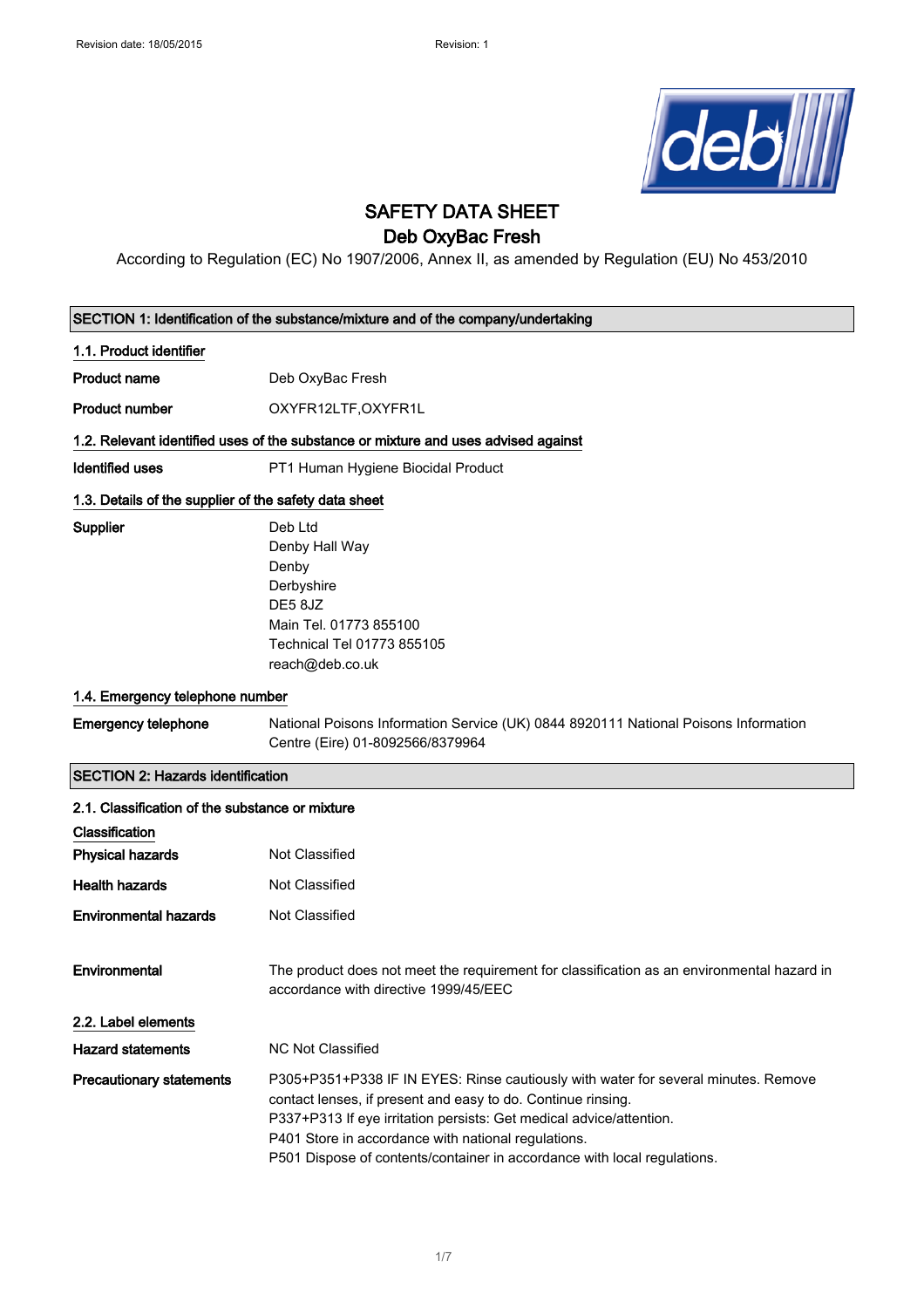| Supplemental label<br>information         | Eye protection not required normally but wear eye protection if you are conducting an<br>operation where there is a risk of this product getting in the eyes.<br>BPR001 Use biocides safely. Always read the label and product information before use. |
|-------------------------------------------|--------------------------------------------------------------------------------------------------------------------------------------------------------------------------------------------------------------------------------------------------------|
| Detergent labelling                       | < 5% disinfectants,< 5% non-ionic surfactants,< 5% perfumes,Contains PHENOXYETHANOL,<br>Benzoic acid                                                                                                                                                   |
| Supplementary precautionary<br>statements | P280 Wear protective gloves/protective clothing/eye protection/face protection.                                                                                                                                                                        |

#### 2.3. Other hazards

This product does not contain any substances classified as PBT or vPvB.

| <b>SECTION 3: Composition/information on ingredients</b>         |                                                                                                                                                                                                                    |
|------------------------------------------------------------------|--------------------------------------------------------------------------------------------------------------------------------------------------------------------------------------------------------------------|
| 3.2. Mixtures                                                    |                                                                                                                                                                                                                    |
| <b>INCI</b>                                                      | Aqua, Glycerin, Butylene Glycol, Lauramine Oxide, Phosphoric Acid, Hydrogen Peroxide,<br>Phenoxyethanol, Polyglycerin-6, Salicylic Acid, Benzoic Acid, Parfum                                                      |
| <b>SECTION 4: First aid measures</b>                             |                                                                                                                                                                                                                    |
| 4.1. Description of first aid measures                           |                                                                                                                                                                                                                    |
| Inhalation                                                       | Not relevant. Unlikely route of exposure as the product does not contain volatile substances.                                                                                                                      |
| Ingestion                                                        | Rinse mouth thoroughly with water. Get medical attention if any discomfort continues.                                                                                                                              |
| <b>Skin contact</b>                                              | Rinse with water.                                                                                                                                                                                                  |
| Eye contact                                                      | Remove any contact lenses and open eyelids wide apart. Continue to rinse for at least 15<br>minutes. Continue to rinse for at least 15 minutes. Get medical attention promptly if symptoms<br>occur after washing. |
| 4.2. Most important symptoms and effects, both acute and delayed |                                                                                                                                                                                                                    |
| Inhalation                                                       | No specific symptoms known.                                                                                                                                                                                        |
| Ingestion                                                        | No specific symptoms known.                                                                                                                                                                                        |
| Eye contact                                                      | May cause temporary eye irritation.                                                                                                                                                                                |
|                                                                  | 4.3. Indication of any immediate medical attention and special treatment needed                                                                                                                                    |
| Notes for the doctor                                             | No specific recommendations.                                                                                                                                                                                       |
| <b>SECTION 5: Firefighting measures</b>                          |                                                                                                                                                                                                                    |
| 5.1. Extinguishing media                                         |                                                                                                                                                                                                                    |
| Suitable extinguishing media                                     | The product is not flammable. Use fire-extinguishing media suitable for the surrounding fire.                                                                                                                      |
| 5.2. Special hazards arising from the substance or mixture       |                                                                                                                                                                                                                    |
| Hazardous combustion<br>products                                 | No known hazardous decomposition products.                                                                                                                                                                         |
| 5.3. Advice for firefighters                                     |                                                                                                                                                                                                                    |
| Protective actions during<br>firefighting                        | No specific firefighting precautions known.                                                                                                                                                                        |
| <b>SECTION 6: Accidental release measures</b>                    |                                                                                                                                                                                                                    |
|                                                                  |                                                                                                                                                                                                                    |

#### 6.1. Personal precautions, protective equipment and emergency procedures

Personal precautions **Avoid contact with eyes.**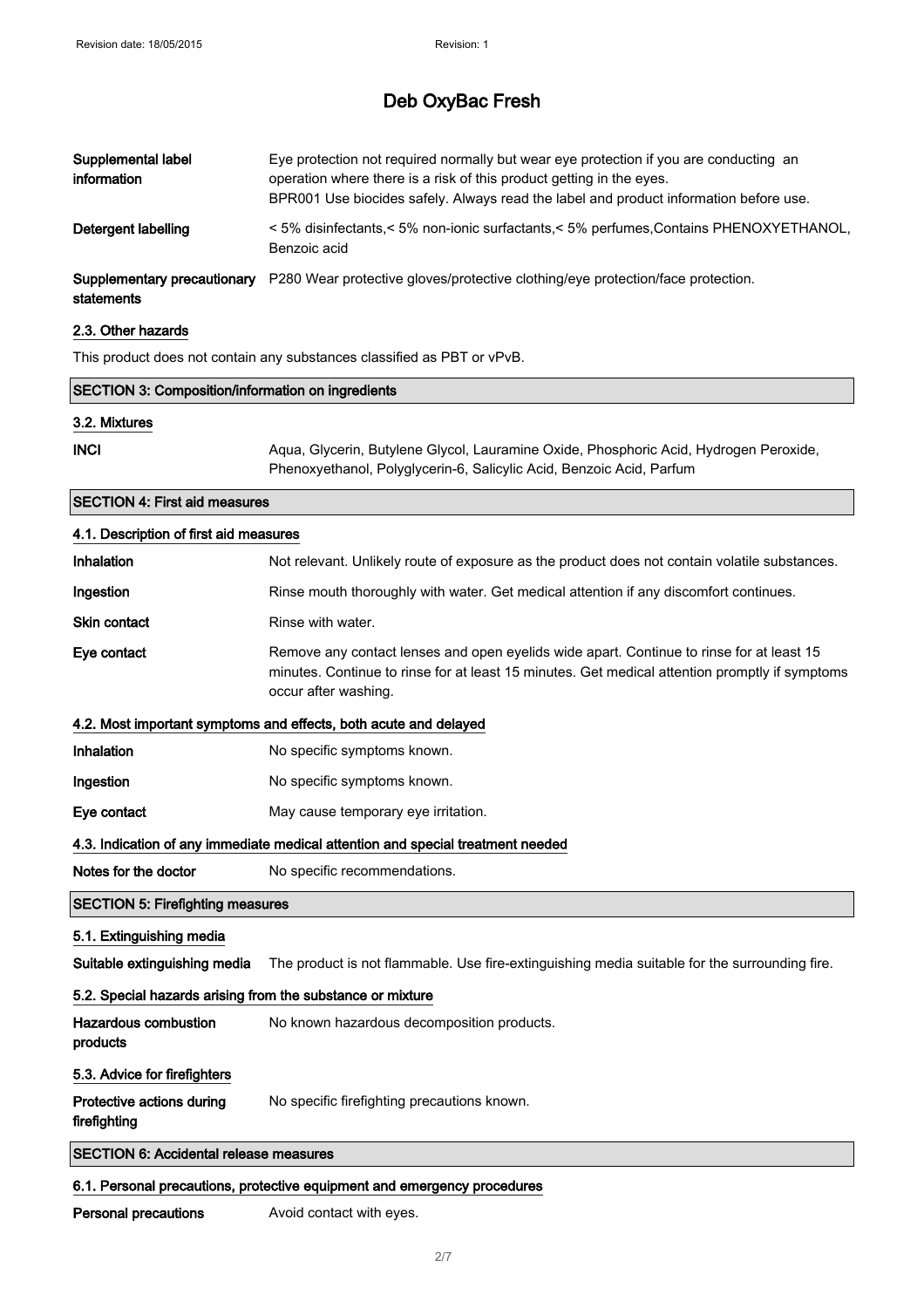# 6.2. Environmental precautions

Environmental precautions Not considered to be a significant hazard due to the small quantities used.

#### 6.3. Methods and material for containment and cleaning up

Methods for cleaning up Flush away spillage with plenty of water. Avoid contamination of ponds or watercourses with washing down water. Absorb spillage with non-combustible, absorbent material. Do not discharge into drains or watercourses or onto the ground.

#### 6.4. Reference to other sections

| Reference to other sections                             | For waste disposal, see Section 13.                                                                                                            |
|---------------------------------------------------------|------------------------------------------------------------------------------------------------------------------------------------------------|
| <b>SECTION 7: Handling and storage</b>                  |                                                                                                                                                |
| 7.1. Precautions for safe handling                      |                                                                                                                                                |
| Usage precautions                                       | Avoid contact with eyes.                                                                                                                       |
|                                                         | 7.2. Conditions for safe storage, including any incompatibilities                                                                              |
| 7.3. Specific end use(s)                                |                                                                                                                                                |
| Specific end use(s)                                     | The identified uses for this product are detailed in Section 1.2.                                                                              |
| <b>SECTION 8: Exposure Controls/personal protection</b> |                                                                                                                                                |
| 8.1. Control parameters                                 |                                                                                                                                                |
| Ingredient comments                                     | EU = Indicative Values according to Commission Directive 91/322/EEC.                                                                           |
| 8.2. Exposure controls                                  |                                                                                                                                                |
| Appropriate engineering<br>controls                     | Not relevant.                                                                                                                                  |
| Eye/face protection                                     | Not required normally but wear eye protection if you are conducting an operation where there<br>is a risk of this product getting in the eyes. |
| Hand protection                                         | Hand protection not required.                                                                                                                  |
| <b>Respiratory protection</b>                           | No specific recommendations.                                                                                                                   |
| <b>SECTION 9: Physical and Chemical Properties</b>      |                                                                                                                                                |

#### 9.1. Information on basic physical and chemical properties

| Appearance                      | Liquid                              |
|---------------------------------|-------------------------------------|
| Colour                          | Colourless.                         |
| Odour                           | Perfume.                            |
| рH                              | pH (concentrated solution): 2.0-2.5 |
| <b>Melting point</b>            | Not determined.                     |
| Initial boiling point and range | Not determined.                     |
| Flash point                     | Scientifically unjustified.         |
| <b>Evaporation rate</b>         | Not determined.                     |
| Vapour density                  | Not determined.                     |
| <b>Relative density</b>         | Not determined.                     |
| Solubility(ies)                 | Soluble in water.                   |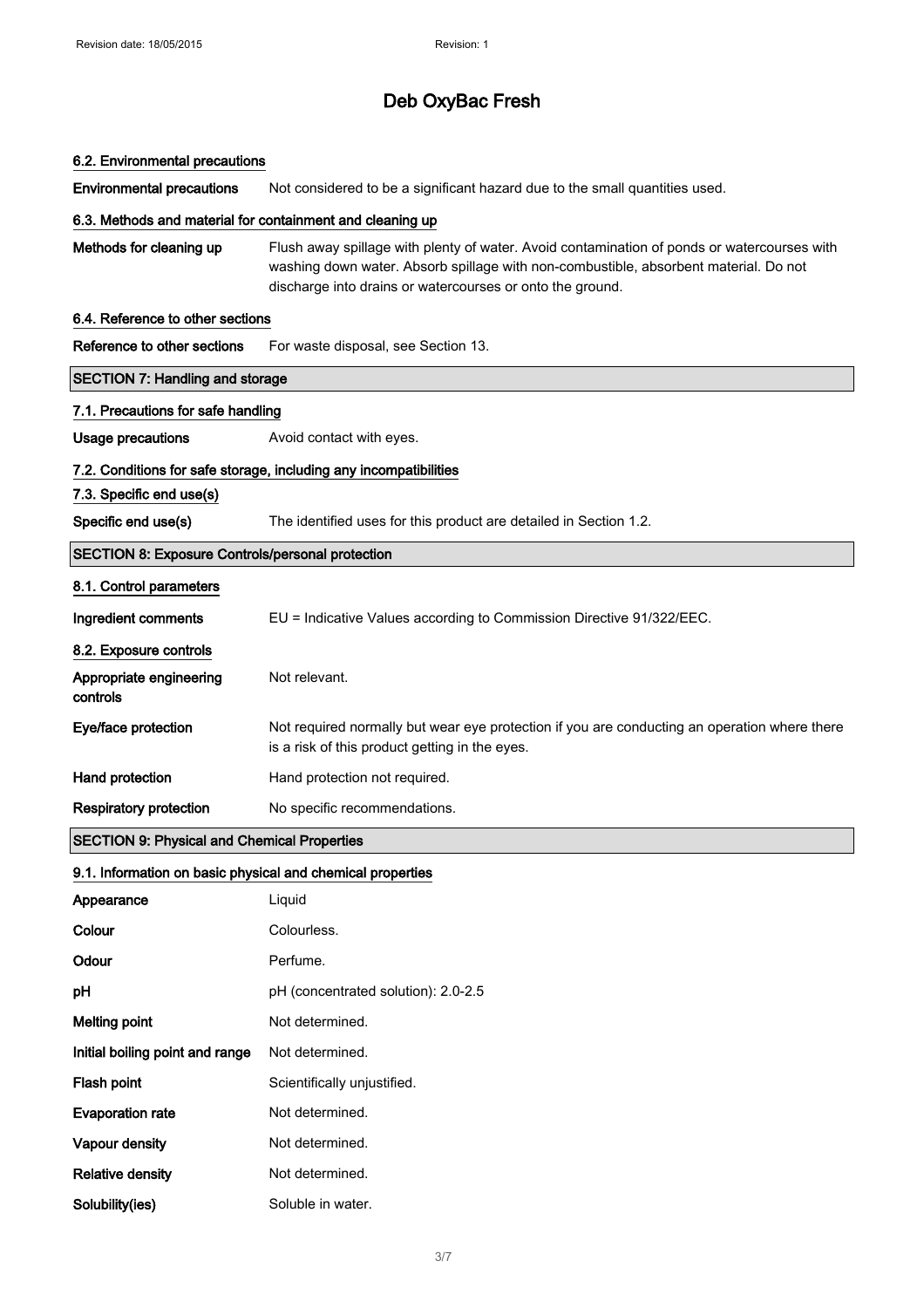| <b>Partition coefficient</b>                                   | Not applicable.                                                                       |
|----------------------------------------------------------------|---------------------------------------------------------------------------------------|
| Auto-ignition temperature                                      | Scientifically unjustified.                                                           |
| <b>Decomposition Temperature</b>                               | Not determined.                                                                       |
| <b>Viscosity</b>                                               | Not determined.                                                                       |
| <b>Explosive properties</b>                                    | Scientifically unjustified.                                                           |
| <b>Oxidising properties</b>                                    | Does not meet the criteria for classification as oxidising.                           |
| 9.2. Other information                                         |                                                                                       |
| Other information                                              | None.                                                                                 |
| <b>SECTION 10: Stability and reactivity</b>                    |                                                                                       |
| 10.1. Reactivity<br>Reactivity<br>10.2. Chemical stability     | The following materials may react violently with the product: Strong reducing agents. |
| <b>Stability</b>                                               | Stable at normal ambient temperatures.                                                |
| 10.3. Possibility of hazardous reactions                       |                                                                                       |
| Possibility of hazardous<br>reactions                          | Not known.                                                                            |
| 10.4. Conditions to avoid                                      |                                                                                       |
| <b>Conditions to avoid</b>                                     | Avoid contact with strong reducing agents.                                            |
| 10.5. Incompatible materials                                   |                                                                                       |
| Materials to avoid                                             | Strong reducing agents.                                                               |
| 10.6. Hazardous decomposition products                         |                                                                                       |
| Hazardous decomposition<br>products                            | Does not decompose when used and stored as recommended.                               |
| <b>SECTION 11: Toxicological information</b>                   |                                                                                       |
| 11.1. Information on toxicological effects                     |                                                                                       |
| Acute toxicity - oral<br>ATE oral (mg/kg)                      | 20,327.0670946                                                                        |
| Acute toxicity - dermal<br>Notes (dermal LD <sub>50</sub> )    | Based on available data the classification criteria are not met.                      |
| Acute toxicity - inhalation                                    |                                                                                       |
| ATE inhalation (gases ppm)<br>ATE inhalation (vapours mg/l)    | 428,571.42857143<br>1,047.61904762                                                    |
| ATE inhalation (dusts/mists                                    | 142.85714286                                                                          |
| mg/l)                                                          |                                                                                       |
| Skin corrosion/irritation<br>Human skin model test             | Not irritating. OECD 439 EPISKIN                                                      |
| Serious eye damage/irritation<br>Serious eye damage/irritation | Not irritating. OECD 438                                                              |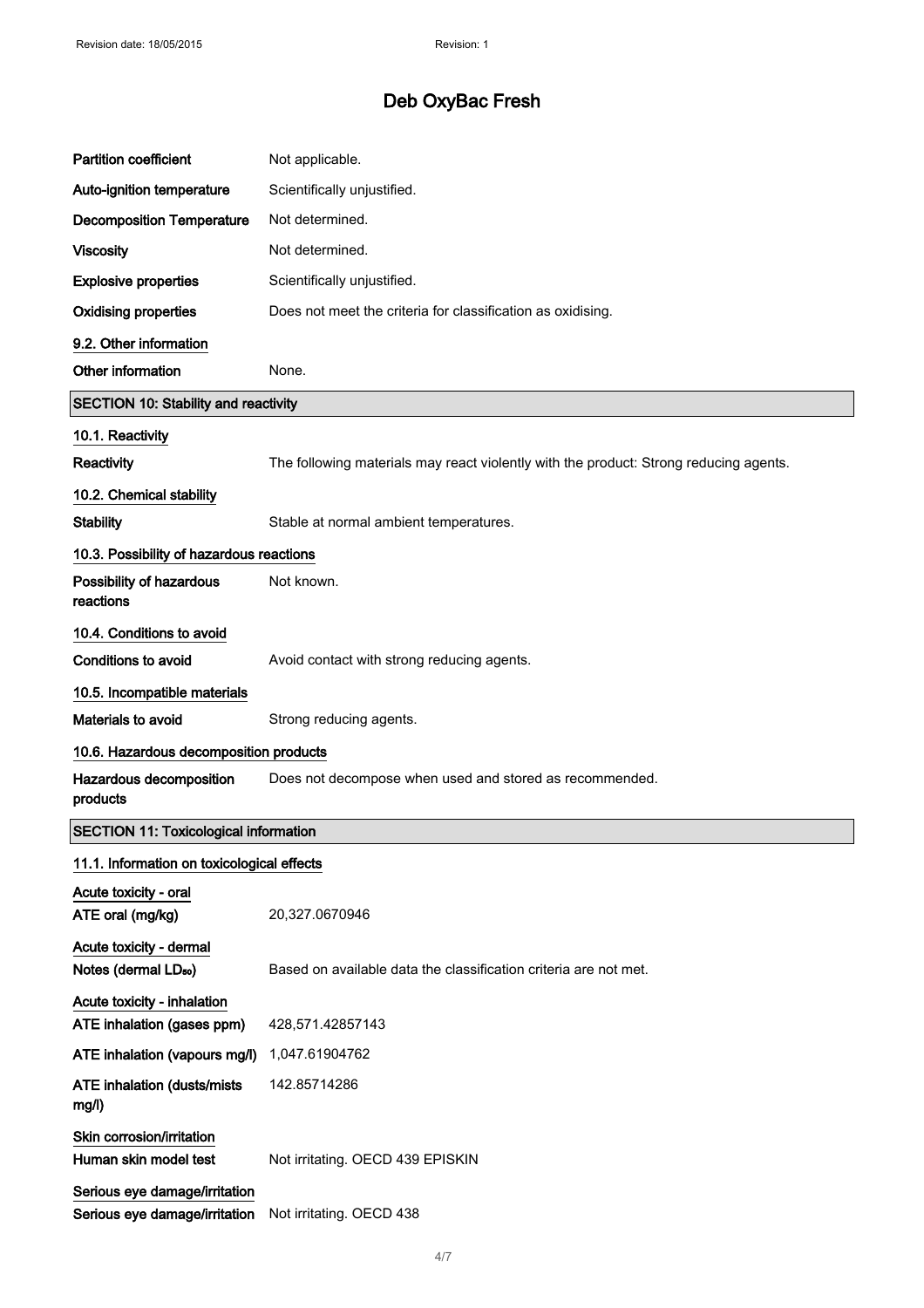| <b>Respiratory sensitisation</b>                                |                                                                                                                                                                                                                                                                                                                                                                                           |
|-----------------------------------------------------------------|-------------------------------------------------------------------------------------------------------------------------------------------------------------------------------------------------------------------------------------------------------------------------------------------------------------------------------------------------------------------------------------------|
| <b>Respiratory sensitisation</b>                                | Based on available data the classification criteria are not met.                                                                                                                                                                                                                                                                                                                          |
| Germ cell mutagenicity<br>Genotoxicity - in vivo                | Does not contain any substances known to be mutagenic.                                                                                                                                                                                                                                                                                                                                    |
| Carcinogenicity<br>Carcinogenicity                              | Does not contain any substances known to be carcinogenic.                                                                                                                                                                                                                                                                                                                                 |
| Reproductive toxicity<br>Reproductive toxicity -<br>development | Does not contain any substances known to be toxic to reproduction.                                                                                                                                                                                                                                                                                                                        |
| Specific target organ toxicity - single exposure                |                                                                                                                                                                                                                                                                                                                                                                                           |
| STOT - single exposure                                          | No information available.                                                                                                                                                                                                                                                                                                                                                                 |
| Specific target organ toxicity - repeated exposure              |                                                                                                                                                                                                                                                                                                                                                                                           |
| STOT - repeated exposure                                        | No information available.                                                                                                                                                                                                                                                                                                                                                                 |
| <b>Aspiration hazard</b><br>Aspiration hazard                   | Not anticipated to present an aspiration hazard based on chemical structure.                                                                                                                                                                                                                                                                                                              |
| Inhalation                                                      | No specific health hazards known.                                                                                                                                                                                                                                                                                                                                                         |
| Ingestion                                                       | May cause discomfort if swallowed.                                                                                                                                                                                                                                                                                                                                                        |
| Skin contact                                                    | Skin irritation should not occur when used as recommended.                                                                                                                                                                                                                                                                                                                                |
| Eye contact                                                     | May cause temporary eye irritation.                                                                                                                                                                                                                                                                                                                                                       |
| <b>SECTION 12: Ecological Information</b>                       |                                                                                                                                                                                                                                                                                                                                                                                           |
| <b>Ecotoxicity</b>                                              | The product does not meet the requirement for classification as an environmental hazard in<br>accordance with directive 1999/45/EEC                                                                                                                                                                                                                                                       |
| 12.1. Toxicity                                                  |                                                                                                                                                                                                                                                                                                                                                                                           |
| <b>Toxicity</b>                                                 | The product does not meet the requirement for classification as an environmental hazard in<br>accordance with directive 1999/45/EEC                                                                                                                                                                                                                                                       |
| 12.2. Persistence and degradability                             |                                                                                                                                                                                                                                                                                                                                                                                           |
| Persistence and degradability                                   | The surfactant(s) contained in this product complies(comply) with the biodegradability criteria<br>as laid down in Regulation (EC) No. 648/2004 on detergents. Data to support this assertion<br>are held at the disposal of the competent authorities of the Member States and will be made<br>available to them at their direct request, or at the request of a detergent manufacturer. |
| 12.3. Bioaccumulative potential                                 |                                                                                                                                                                                                                                                                                                                                                                                           |
| <b>Bioaccumulative potential</b>                                | No data available on bioaccumulation.                                                                                                                                                                                                                                                                                                                                                     |
| <b>Partition coefficient</b>                                    | Not applicable.                                                                                                                                                                                                                                                                                                                                                                           |
| 12.4. Mobility in soil                                          |                                                                                                                                                                                                                                                                                                                                                                                           |
|                                                                 |                                                                                                                                                                                                                                                                                                                                                                                           |
| <b>Mobility</b>                                                 | The product is soluble in water.                                                                                                                                                                                                                                                                                                                                                          |
| 12.5. Results of PBT and vPvB assessment                        |                                                                                                                                                                                                                                                                                                                                                                                           |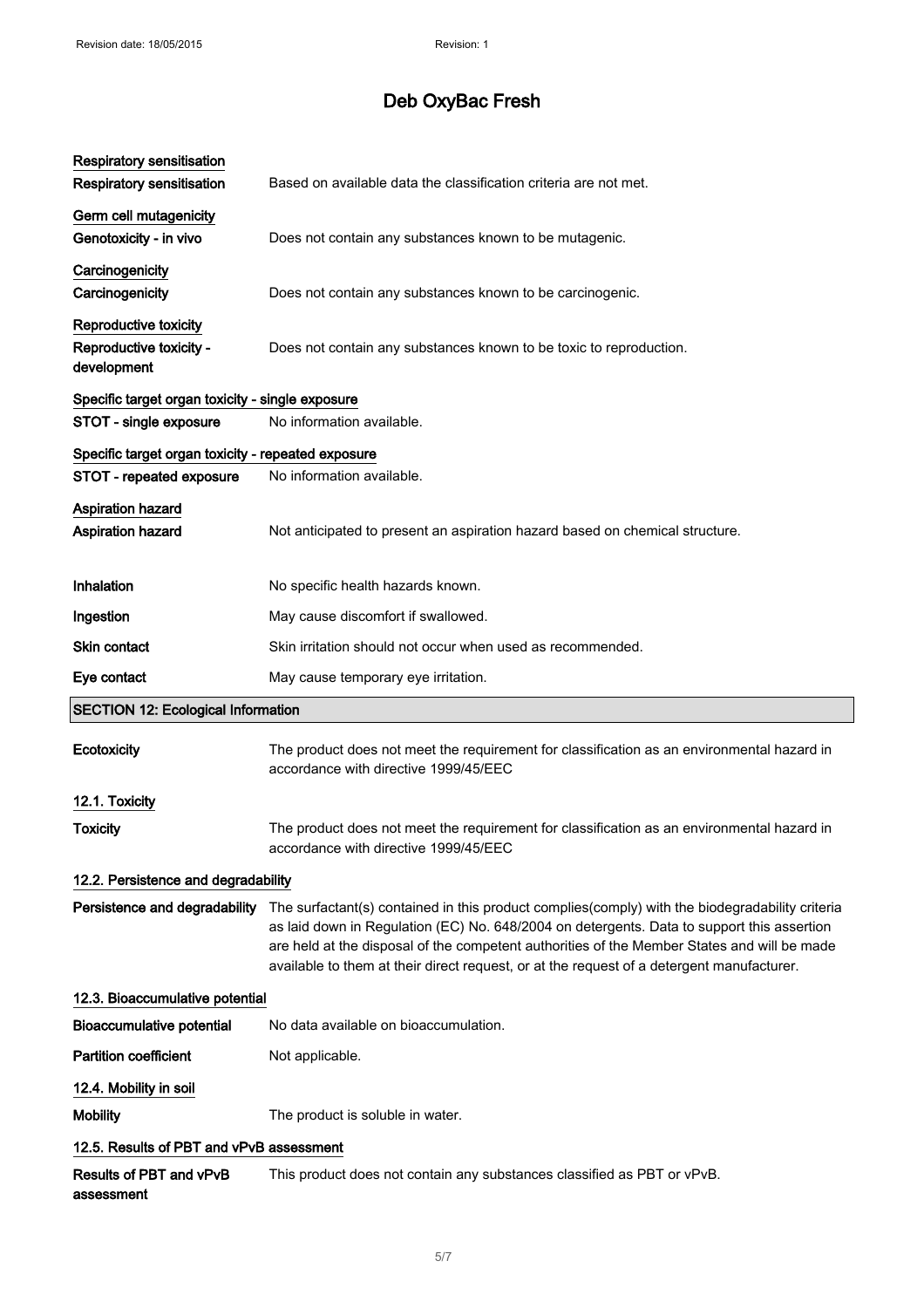# 12.6. Other adverse effects Other adverse effects None known. SECTION 13: Disposal considerations 13.1. Waste treatment methods General information When handling waste, the safety precautions applying to handling of the product should be considered. Disposal methods Dispose of waste to licensed waste disposal site in accordance with the requirements of the local Waste Disposal Authority. No specific disposal method required. Reuse or recycle products wherever possible. SECTION 14: Transport information Road transport notes Not classified. Rail transport notes Not classified. Sea transport notes Not classified. Air transport notes Not classified. 14.1. UN number Not applicable. 14.2. UN proper shipping name Not applicable. 14.3. Transport hazard class(es) Not applicable. 14.4. Packing group Not applicable. 14.5. Environmental hazards Environmentally hazardous substance/marine pollutant No. 14.6. Special precautions for user Not applicable. 14.7. Transport in bulk according to Annex II of MARPOL73/78 and the IBC Code Transport in bulk according to Not applicable. Annex II of MARPOL 73/78 and the IBC Code SECTION 15: Regulatory information

#### 15.1. Safety, health and environmental regulations/legislation specific for the substance or mixture